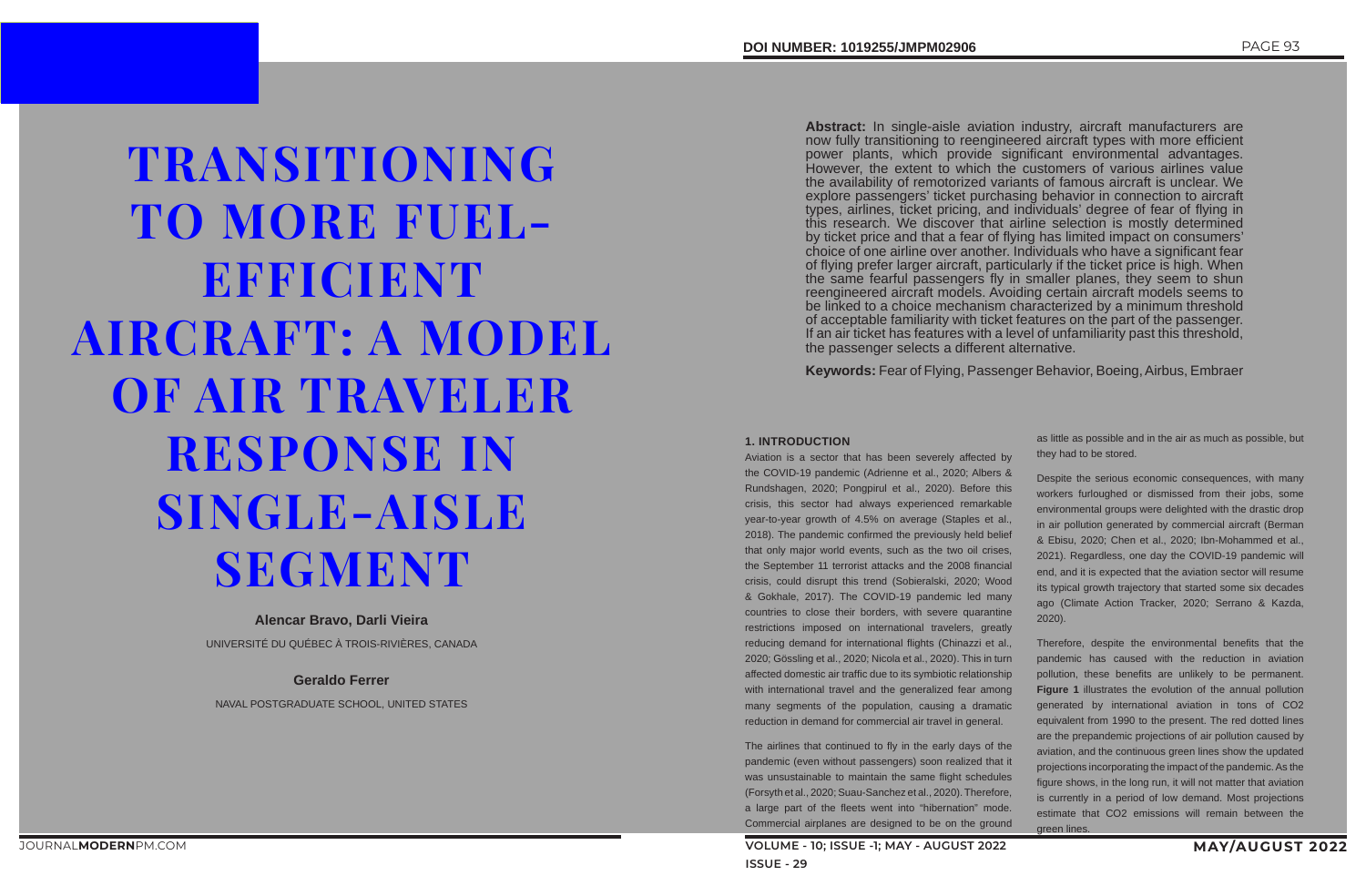

FIGURE 1 HISTORICAL AND PROJECTED INTERNATIONAL AVIATION EMISSIONS (TONS OF CO2 EQUIVALENT PER YEAR). SOURCE: (Climate Action Tracker, 2020)

There is a need for technologies to reduce the pollution generated by commercial aviation. The decrease in air transportation cannot be expected to last indefinitely. Because incentive policies have limited effect, the most promising vector for reducing air transportation pollution is not by restricting the market but by changing passengers' preferences for environmentally friendly airplanes (Gardiner, 2011).

Some initiatives to develop electric air transport (Schäfer et al., 2019; Staack et al., 2020) or even aircraft powered by hydrogen cells have raised hopes (Arat & Sürer, 2018; Baroutaji et al., 2019), but there remain much development, testing and certification to be done for these types of aircraft to become commercially viable at the scale needed to have an impact. Innovations such as electrification of engines or designs of blended wings are still many years from having a functional prototype and even more distant from obtaining an eventual certification for commercial use.

Realistic efforts to make aviation greener are encapsulated in two alternatives: using environmentally friendly materials (Khalil, 2017; D. Vieira & A. Bravo, 2016; D. R. Vieira & A. Bravo, 2016) or reducing the pollution generated by aircraft engines (Berg et al., 2020; Piancastelli et al., 2018; Yilmaz & Atmanli, 2017). In this second line of research, there are two fronts: the use of biofuels or the design of new engines with drastic increases in efficiency. These directions have been taken by many aircraft manufacturers (Gegg et al., 2014; Hari et al., 2015). It is expected that there will be an evolution in this direction in commercial aviation in the coming decades.

There is a lack of scientific studies that model passengers' preference for aircraft with new-generation engines and the way that this preference interacts with other factors that influence ticket purchases, such as fear of flying, company banners and ticket prices. One study (Fleischer et al., 2012) analyzed the hypothesis that psychometric aspects, such as fear of flying, affect passengers' choices of itinerary. Although that study included different types of aircraft, it did not consider different generations of the same model, nor did it report the influence of aircraft model on passenger choices. Other studies have sought to obtain a general expression of passenger behavior based on price, crew courtesy, preflight experience, booking convenience and customer loyalty (Bravo & Vieira, 2019; Kurtulmuşoğlu et al., 2016). However, no studies have attempted to uncover the impact of cutting-edge aircraft motorization – with its substantially reduced environmental impact - on

There have been few studies conducted of passenger

choices of air tickets. One study (Hagmann et al., 2015) examined passenger attitudes toward 12 airlines and found that the general population has little concern about airlines' perceived environmental impacts. Passengers prefer to pay for practicalities, such as more leg room, over paying to travel with a greener company. Another study (Medina-Muñoz et al., 2018) conducted at a large international airport in Spain found that there are eight categories of attributes that affect the attractiveness of flying with a company. Among these attributes, safety and punctuality, ticket price and attention and service during the customer's journey are the most important. The relative importance of several attributes was considered for passengers in South Korea (Kim & Park, 2017). Those flying on fullservice airlines prioritize safety, flight schedules, cabin interiors and fast check-in; those flying on low-cost airlines prioritize, in addition to safety, air fares, convenience, fair ticket purchasing procedures, and additional charges. A study of passengers in Turkey (Gurcan et al., 2019) examined how online presence, cabin, flight services, and personnel characteristics could affect customer satisfaction. An exploratory study (Faiyetole & Yusuf, 2018) on international travelers identified five latent variables among the 17 considered: primary preflight considerations (price, safety and availability), in-flight services (onboard comfort, crew courtesy, in-flight entertainment), postflight luggage handling, timeliness of luggage delivery and ease of online booking. However, another study surveying 853 respondents (Milioti et al., 2015) explored factors that impact passengers' decisions regarding airline choice. According to the study, the determining factors influencing the choice were fare, safety and reliability, and friendly and helpful flight staff.

customers' preference for one air ticket or another.

This article proposes to model passenger behavior with regard to the major features of an air ticket, simulating tickets offered at different price levels by three major Canadian carriers for flights on nine different aircraft types (including a few that use cutting-edge technology), considering passengers' latent fear of flying. The following section discusses commercial aircraft that have become available in the past decade. The next sections present the methodology, analysis and discussion of the results. Finally, this study ends by offering conclusions.

#### **2. GREENER VERSIONS OF CLASSICAL AIRCRAFT THROUGH REENGINING**

As discussed, one of the best strategies for reducing the environmental impact of commercial airlines is to introduce more efficient aircraft and upgrade the engines of existing aircraft models to achieve higher efficiency. To appreciate how this can be achieved, it is important to understand the operation of modern engines. The most common design, the so-called turbofan, has a larger inlet fan feeding the coupling of a turbine with a compressor. In this way, air with little energy enters from the front and is transformed before entering the turbine into a gas with a high pressure and temperature. The combustion energy is partly reabsorbed in the turbine and transformed into kinetic energy to the compressor and fan.

An ideal engine operates according to the Brayton cycle. The working fluid is compressed isentropically (i.e., with constant entropy), shown as process 1 in the diagram in **Figure 2**; it is burned isobarically (i.e., with constant pressure) inside the combustion chamber, shown as process ; expanded isentropically through the turbine, shown as process 3 ; and finally cooled isobarically to the initial state, shown as process 4 .



FIGURE 2 TEMPERATURE X ENTROPY () DIAGRAM OF AN IDEAL BRAYTON CYCLE

In practice, there are many irreversibilities in the system, causing loss of energy. The addition of fuel makes it possible to overcome this loss and to produce useful work. However, the amount of fuel that can be fed into the system is limited by the materials and the strength of the parts. This constrains the engine's operating temperature and the high stress on the components due to centrifugal forces. In other words, the limiting factor on engine performance is the temperature and pressure that can be supported by the equipment and its parts.

To increase engine efficiency and make it greener, the main challenges are to increase the temperature of the turbine and the compression ratio. Moreover, as the system turns faster, the tip of the inlet fans reaches higher peripheral speeds; if the inlet fans reach supersonic speeds, efficiency decreases. However, a significant feature of cutting-edge engines is the use of a reducer on the common axis between the compressor and the fan. This allows the compressor to run at very high speeds without loss of fan performance. It is thus possible to increase the fan diameter without exceeding the speed of sound at the tip of the inlet fans.

One of the innovations in Pratt & Whitney's PurePower family of engines is the so-called geared turbofan, which incorporates a gear system capable of differentiating fan rotation from the rotation of high-pressure and lowpressure compressors. In the geared turbofan, a gearbox attached to the fan allows each set to work in almost ideal rotation. Hence, the fan rotates at a lower speed than the compressor and the turbine, translating into a significant reduction in fuel consumption and noise. For example, in the Airbus A320neo (where *neo* stands for new engine option), the use of this engine leads to a 16% reduction in fuel consumption, a 50% reduction in NOx emissions and a 75% noise reduction compared to the engines in previousgeneration aircraft (Pratt & Whitney, 2020).

A successor of the long-established CFM56 line of engines is the Leading Edge Aviation Propulsion (LEAP) turbofan engine, designed by CFM International – a consortium between GE Aviation and Safran Aircraft Engines. The LEAP engine was launched at the Paris Air Show in 2005 after being in development since 1999. To increase engine efficiency, many technologies have been applied, most notably ceramic matrix composites (CMCs), which have several properties superior to those obtained with most ceramic materials: high hardness, high resistance to wear, and excellent chemical and thermal stability, even at temperatures of up to 1300 °C (approx. 2400 °F). This heat resistance allows the use of the material in the manufacture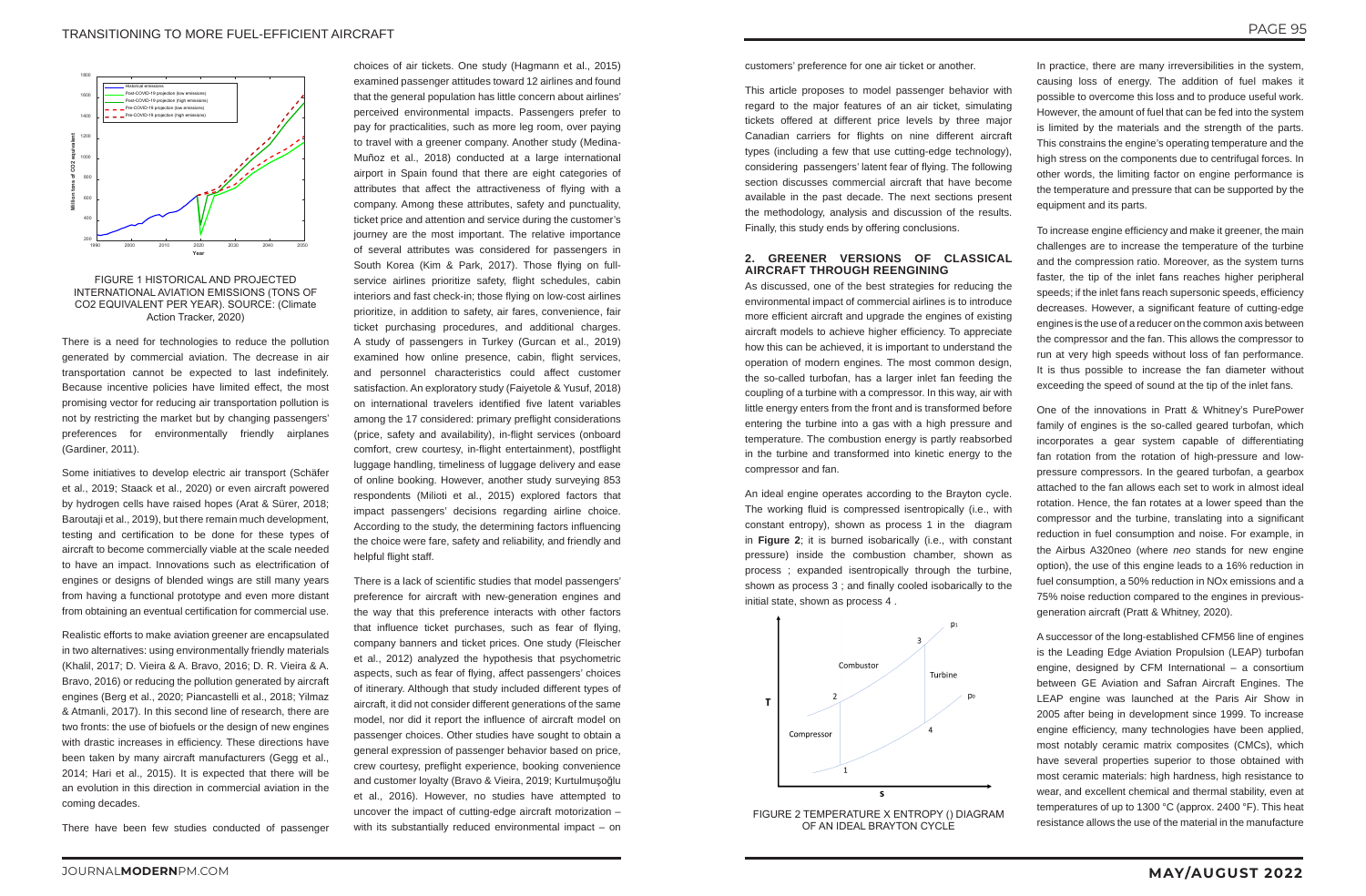of several parts, which makes the engine lighter.

Another important feature in the newly designed LEAP engines is the combination of blades and disks into socalled *blisks*. In addition, new materials and the two-stage high-pressure turbine vastly improve the thermal efficiency of the engine, leading to double-digit improvement in fuel efficiency (Teketay, 2017). All of these improvements and others amount to a 15% reduction in fuel consumption, a 50% reduction in NOx emissions, and a noise reduction of 15 effective perceived noise in decibels (EPNdB) compared to the previous-generation CFM56-7B and CFM56-5B engines, which power the Boeing 737 Next Generation (B737NG) and the Airbus A320, respectively (Safran, 2011).

The two engine families – Pratt & Whitney PurePower and CFM International LEAP – are largely responsible for the new generation of greener aircraft that were introduced at the Farnborough Airshow in 2008. In that event, the Canadian regional aircraft company also announced the launch of its largest commercial aircraft, called the CSeries. With a capacity just above 100 passengers, these aircraft straddle the small regional and midsized aircraft categories. In this way, the Canadian company could venture into a market dominated by the giants Airbus and Boeing. To convince airlines to forego the aircraft offered by this duopoly and adopt the CSeries, Bombardier strived to make the aircraft the most efficient in its class. The plane would have many modern technologies, including extensive use of composites and a new-generation engine with greater efficiency (Gomes, 2012).

The CSeries generated some interest among airlines. However, Airbus quickly orchestrated a response. The first possibility for action was to propose a design entirely its own from scratch, but the costs associated with a new design were on the order of 7 billion dollars, and the project would take approximately 6 years. Having a very solid platform already, Airbus chose to adopt one of the fuel economy technologies found in the CSeries in its successful A320 aircraft. Thus, the Airbus A320neo was born in 2010 (Petrescu et al., 2017). The new engines available are the Pratt & Whitney PW1000G (similar to the engine used in the CSeries) and the LEAP-1A. This proved to be a successful choice, as this new proposition broke many sales records. By 2018, 6500+ aircraft had already been sold, capturing 60% of the market (Airbus, 2020).

Although 1%-2% of the savings provided by the new engines is lost when the engines are retrofitted onto the

existing airframe, it seems that the determining factor of the aircraft's success is the combination of market familiarity with the airframe and the adoption of new-generation engines. Boeing followed a similar path, and in 2011, it launched a program to reequip its B737NG. In this new version, called the Boeing 737 MAX (B737 MAX), the engine used was the LEAP-1B (Teal, 2014). The market reception was similar to that of the A320neo, with 5000+ cumulative sales by the end of 2018. In response, the Brazilian manufacturer Embraer followed this same path to reengine its most successful aircraft. The E2 versions of its E-Jet family were launched at the 2013 Paris Air Show with strong market support. This new version of the classic E-jets uses Pratt & Whitney PurePower engines, similar to those used in the A220, A320neo. Upon the launch alone, 215 aircraft were sold (Gomes et al., 2018). While the CSeries did not sell well initially, with just 137 units sold by 2017 (Bombardier, 2016), it attracted the attention of Airbus, which acquired a majority stake in Bombardier and rebranded the series as A220 in 2018. Since then, the A220 has been a commercial success, in part due to the extensive use of composite materials, cutting-edge engine design and the significant Airbus brand.

The International Council of Clean Transportation analyzed the CO $_2$  emissions of all major commercial aircraft from 2013 to 2019 (Graver et al., 2020). In some cases, multiple versions of the aircraft were considered, but the B737 MAX was notoriously excluded because of the grounding. Because of the effort required to lift the aircraft at takeoff and the fuel consumed to taxi, aircraft that are usually scheduled on short flights tend to be penalized in this kind of study because of their frequent landings and take-offs. To allow fair comparison, the study presents the emissions at various flight distances. On trips of length between 1500 km and 2000 km, regional jet emissions per passengerkilometer are approximately 50% higher than wide-body jet emissions, which are 25% higher than narrow-body jet emissions. Table 1 shows the average performance, measured in grams per revenue passenger-kilometer (g/ RPK), for some of the aircraft in this study.

TABLE 1 APPROXIMATE CO2 EMISSIONS OF MAJOR COMMERCIAL AIRCRAFT. SOURCE: (Graver et al., 2020)

|                                                                                                                 | <b>Embraer</b><br>E190* | <b>Boeing</b><br><b>B737NG**</b> |    | Airbus Airbus<br>320   A320neo   B777*** | <b>Boeina</b> |  |  |  |
|-----------------------------------------------------------------------------------------------------------------|-------------------------|----------------------------------|----|------------------------------------------|---------------|--|--|--|
| <b>ICO2</b> emissions l<br>(q/RPK)                                                                              | 150-155                 | 79-100                           | 80 | 65                                       | $90 - 93$     |  |  |  |
| $*$ Includes E190 and E195<br>** Includes B737-700, B737-800 and B737-900<br>*** Includes B777-200 and B777-300 |                         |                                  |    |                                          |               |  |  |  |

- Sunwing flying on a Sukhoi Superjet 100 aircraft at a price of Can\$700.
- WestJet flying on an Embraer E190 aircraft at a price of<br>Can\$1400.
- Sunwing flying on an Airbus A320 aircraft at a price of Can\$1000.
- Air Canada flying on an Airbus A220 aircraft at a price of Can\$1200.
- Sunwing flying on a Boeing 737 MAX aircraft at a price of Can\$1300.
- WestJet flying on an Airbus A320neo aircraft at a price of Can\$800.
- Air Canada flying on an Embraer E190-E2 aircraft at a
- WestJet flying on a Boeing 777 aircraft at a price of Can\$1100.
- Air Canada flying on a Boeing 737NG aircraft at a price of Can\$600.

#### **3. METHODOLOGY**

The purpose of the current study is to detect the most important choice drivers when travelers buy flight tickets. Survey participants from the province of Quebec (Canada) received simulated ticket alternatives, all of them offering a round trip with departure from Montreal and Mexico City as the destination. The trip was presented to participants as a sun-seeking vacation, a common choice for Canadian residents in the winter (Coates et al., 2002; Desrosiers-Lauzon, 2009). Each participant was then asked to choose the best ticket from a set of nine options.

All aircraft mentioned in the previous section were included in the study, along with two others, for a total of nine aircraft. The first addition was the Boeing 777, which is well recognized and flown by many airlines on transatlantic and transpacific flights, having earned a good reputation in the industry (Stewart, 2014). This is the only twin-aisle (widebody) aircraft in the study, and it serves as a benchmark comparison with single-aisle (narrow-body) aircraft models. The other inclusion is the Russian Sukhoi Superjet 100 (SSJ100). Unlike other Russian commercial aircraft, this aircraft was developed with an international perspective, with many international suppliers, support from Boeing and marketing efforts by the Italian firm Alenia Aeronautica (Corallo et al., 2010). The model is a single-aisle aircraft with a capacity slightly under 100 passengers.

An exclusive focus on aircraft models would limit the scope and results of the study since one cannot buy a ticket with just aircraft information. For this reason, the study included three airlines associated with the tickets: Air Canada (AC), WestJet (WJ) and Sunwing (SW). The first is a legacy airline offering full service to most major airports in the world. Although it was privatized in 1989, it is still considered the Canadian national airline by many and is the largest among the three airlines in the study. Canada's second largest airline is WestJet, which flies many domestic routes as well as routes from Canada to the rest of North America. Some consider it a low-cost airline, unlike Air Canada. The third airline is Sunwing, and as the name implies, SW focuses on traveling south to touristic destinations. It is also known for being a low-cost airline, and its flights are often associated with travel packages by tour companies.

Each of these airlines has a distinct image with the general public, but a passenger is unlikely to choose one ticket over another solely because of the plane model and the airline; an often-decisive factor is the price of the ticket. The study considered nine price levels, rising from Can\$600

to Can\$1400 in Can\$100 intervals. This price range was chosen because it is in the range offered on the airlines' websites for travel on this route, as shown in Table 2.

#### TABLE 2 ACTUAL AND SIMULATED ROUNDTRIP TICKET PRICES. SOURCE: KAYAK.COM IN MAY 2020

|     | <b>Actual ticket prices (economy)</b><br><b>Montreal to Mexico City</b> | <b>Prices used in</b><br>the experiment |  |  |  |
|-----|-------------------------------------------------------------------------|-----------------------------------------|--|--|--|
| Min | US\$478 (Can\$678)                                                      | Can\$600                                |  |  |  |
| Max | US\$1000 (Can\$1410)                                                    | Can\$1400                               |  |  |  |

Finally, we included a few questions to assess participants' fear of flight (FoF) and the way passengers' inherent fear of air travel affects their selection of air tickets from different airlines and for flights on different aircraft.

To decrease the number of comparisons and to maximize the significance of the results, we assigned the three attributes (aircraft, airline, price) to the air tickets according to an orthogonal fractional factorial model.

To measure participants' air ticket preferences, we prepared a questionnaire organized into three sessions. The first section collected demographic information, and the second section contained an established instrument with 11 questions to assess participants' FoF (Fleischer et al., 2012). The third section proposed nine sets of potential air tickets, from which participants selected their top choice. **Figure 3** shows a typical set (translated from the French original). The ticket sets were deconflicted such that no two tickets cost the same or used the same aircraft, and there were exactly three alternatives for each of the three airlines.

FIGURE 3 TYPICAL SET OF FICTIONAL TICKETS

#### Which of the following plane tickets would you select for your 2019 vacation?

Your destination is Mexico City, with the flight departing from Montreal. The price is for a roundtrip flight. The scheduled departure date is December 23, 2019, and the return date is January 3, 2020.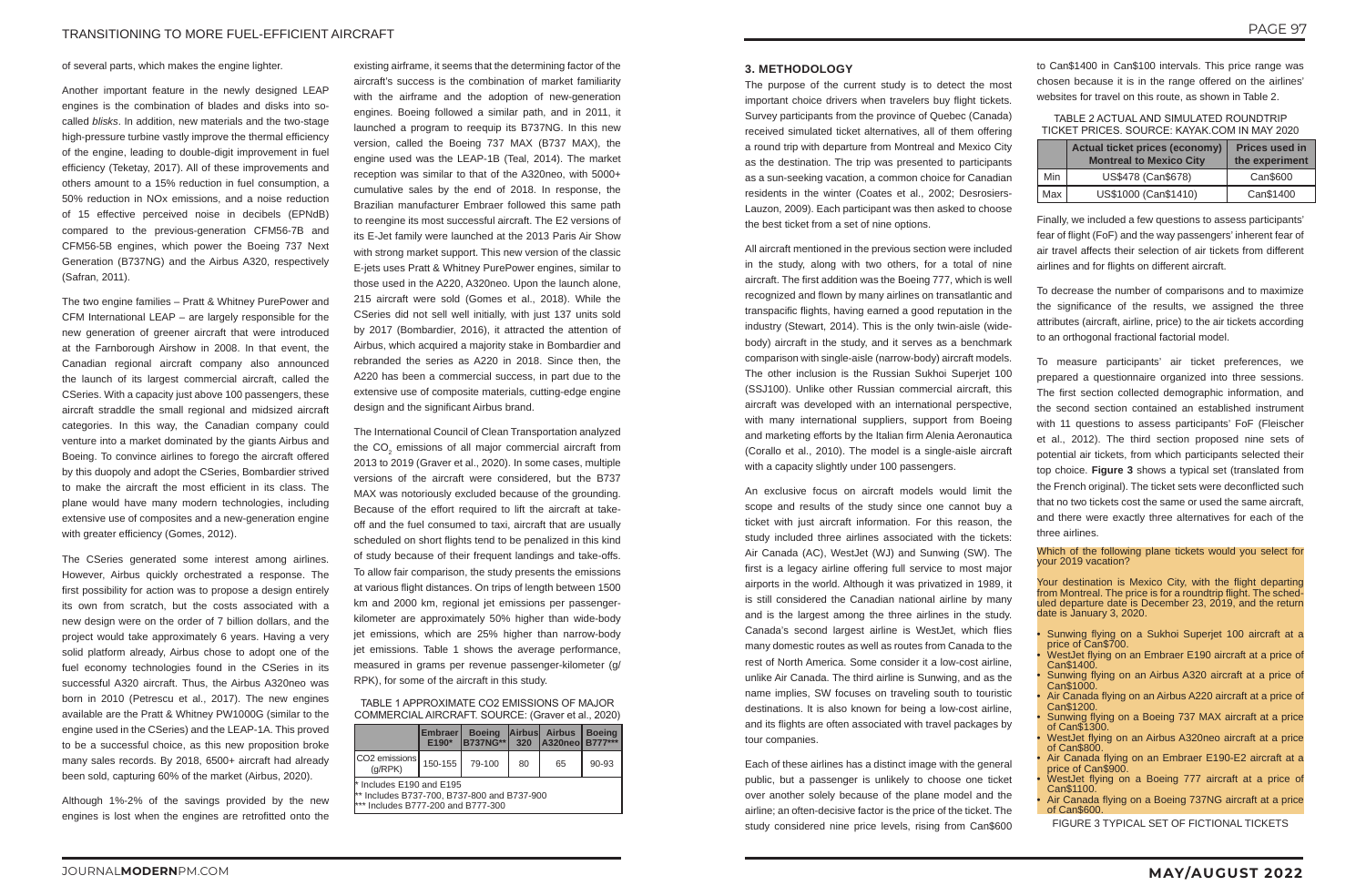In view of the population sampled, we used a mixed logit model (random parameter logit model). With this model, the parameters vary from one individual to another  $-$  a plausible assumption since people have different levels of travel experience and different fears of flying. This random utility model uses the following notation: each person *q* chooses ticket among all alternatives in choice opportunity *t* (one among the sets evaluated by the participant). Each person *q* has complete knowledge about the proposed alternatives, and he or she understands what is proposed in each ticket. The participant associates a utility value with each proposal and opts for the offer with the highest relative utility, as defined below (Jones & Hensher, 2004):

$$
U_{itq} = \beta'_{q} X_{itq} + \epsilon_{itq} \tag{1}
$$

In this general utility expression, is a vector of explanatory observed variables (the choices). The stochastic variables and are not observable; is a coefficient associated with each observable characteristic, and is the error term (unobservable effects). A condition of this model is that is an independent and identically distributed (IID) extreme value of a type 1 variable (Hensher & Greene, 2003). The IID consideration is restrictive, given that it does not allow the error components of alternative results to be correlated. To include this restriction, the stochastic component of the model is partitioned into two unrelated additive parts: one part is correlated with alternative and heteroscedastic results, and the other part is IID on alternatives and individuals (Jones & Hensher, 2004), as follows:

$$
U_{iq} = \beta' x_{iq} + (\eta_{iq} + \varepsilon_{iq}) \tag{2}
$$

There were  $N = 102$  participants in this study. In each questionnaire, participants were offered nine sets of nine tickets, and from each set, participants were asked to select their preference. Table 3 shows participant demographics according to level of education. Half of the respondents held a graduate degree. The second largest group had completed their undergraduate education. The gender distribution was 62 males and 40 females. Regarding the age distribution, the median age was 26 years, ranging from 19 to 56. The average sample age was 29.34 years old with a standard deviation of 7.94.

To compare preferences for each aircraft, we used the Boeing 777 (B777) as the benchmark, and we used SW as the reference for the air carriers. The first column in Table 4 shows the model variables. The other columns include the estimation values, followed by standard errors and z-values. Most z-values are outside the (-1.96, 1.96) range, indicating that the coefficients are statistically significant. Parameters with z-values close to zero (FoF AC and FoF WJ) are identified in italics, indicating low statistical significance.

where is a random term with zero mean for which the distribution depends, in general, on the underlying parameters and the observed data related to alternative *i* and participant *q* (Hensher & Greene, 2003). In this case, is also a random term with zero mean on the alternatives and does not depend on the underlying data.

The mixed logit model class assumes a general type 1 IID distribution for . That is, can take several distribution forms – we assume a normal distribution. We denote the density function by , where is the fixed parameter of the distribution. For a given value of , the conditional probability of result *i* is logit because the remaining error term is the IID extreme value:

$$
L_i(\eta) = \frac{e^{(\beta' x_i + \eta_i)}}{\sum_{j} e^{(\beta' x_j + \eta_j)}}
$$
(3)

Since is not provided, the (unconditional) probability of the result is this logit formula integrated over all values of weighted by the density of .

#### $P_i = \int L_i(\eta) f(\eta|\Omega) d\eta$  $(4)$

The data were processed on a computer equipped with an i7-6770 processor with 16 GB of DDR4 RAM using the R language (v.3.6.2) for Windows (32/64 bits). The mlogit package was used to obtain the solution of the mixed logit model, assuming that the parameters were normally distributed.

#### **4. RESULTS**

#### TABLE 3 LEVEL OF EDUCATION OF PARTICIPANTS IN THIS STUDY

| <b>Levels</b>    | <b>Counts</b> | $%$ of<br><b>Total</b> | <b>Cumulative %</b> |  |
|------------------|---------------|------------------------|---------------------|--|
| <b>Technical</b> |               | 1.0%                   | 1.0%                |  |
| College          |               | 6.9%                   | 7.8%                |  |
| Undergraduate    | 40            | 39.2%                  | 47.1%               |  |
| Graduate         | 51            | 50.0%                  | 97.1%               |  |
| Postgraduate     | 3             | 2.9%                   | 100.0%              |  |

TABLE 4 ESTIMATED COEFFICIENTS, STANDARD ERRORS, AND Z-VALUES

| <b>Parameter</b>                                                                                                      | <b>Estimate</b> |                 | <b>Std. Error</b> | z-value  |  |
|-----------------------------------------------------------------------------------------------------------------------|-----------------|-----------------|-------------------|----------|--|
| <b>B737NG</b>                                                                                                         | 2.860           | $***$           | 0.470             | 6.089    |  |
| FoF B737NG                                                                                                            | $-0.275$        | $***$           | 0.074             | $-3.722$ |  |
| Price B737NG                                                                                                          | -0.250          | $***$           | 0.048             | $-5.237$ |  |
| <b>B737 MAX</b>                                                                                                       | 3.570           | $***$           | 0.472             | 7.565    |  |
| FoF B737 MAX                                                                                                          | $-0.424$        | $***$           | 0.086             | $-4.901$ |  |
| Price B737 MAX                                                                                                        | $-0.297$        | $***$           | 0.045             | $-6.633$ |  |
| A320                                                                                                                  | 4.742           | $***$           | 0.536             | 8.841    |  |
| <b>FoF A320</b>                                                                                                       | $-0.398$        | $***$           | 0.073             | $-5.438$ |  |
| Price A320                                                                                                            | $-0.406$        | $***$           | 0.062             | $-6.595$ |  |
| A320neo                                                                                                               | 3.805           | $***$           | 0.500             | 7.611    |  |
| FoF A320neo                                                                                                           | $-0.431$        | $***$           | 0.076             | $-5.631$ |  |
| Price A320neo                                                                                                         | $-0.274$        | $***$           | 0.047             | $-5.789$ |  |
| A220                                                                                                                  | 4.610           | $***$           | 0.529             | 8.721    |  |
| <b>FoF A220</b>                                                                                                       | $-0.408$        | $***$           | 0.082             | $-4.950$ |  |
| Price A220                                                                                                            | -0.425          | $***$           | 0.060             | $-7.110$ |  |
| E190                                                                                                                  | 3.969           | $***$           | 0.490             | 8.101    |  |
| <b>FoF E190</b>                                                                                                       | $-0.270$        | $***$           | 0.080             | $-3.386$ |  |
| Price E190                                                                                                            | $-0.377$        | $***$           | 0.050             | $-7.481$ |  |
| E190-E2                                                                                                               | 4.243           | $***$           | 0.601             | 7.057    |  |
| FoF E190-E2                                                                                                           | -0.456          | ***             | 0.099             | -4.622   |  |
| <b>Price E190-E2</b>                                                                                                  | $-0.422$        | $***$           | 0.063             | $-6.668$ |  |
| SSJ                                                                                                                   | 4.025           | $***$           | 0.590             | 6.822    |  |
| FoF SSJ                                                                                                               | $-0.406$        | $***$           | 0.091             | $-4.466$ |  |
| Price SSJ                                                                                                             | $-0.400$        | $***$           | 0.074             | $-5.417$ |  |
| АC                                                                                                                    | 1.125           | $***$           | 0.341             | 3.297    |  |
| FoF AC                                                                                                                | $-0.008$        |                 | 0.053             | $-0.156$ |  |
| Price AC                                                                                                              | $-0.066$        | $^\star$        | 0.031             | $-2.093$ |  |
| WJ                                                                                                                    | 0.871           | $^{\star}$      | 0.344             | 2.535    |  |
| FoF WJ                                                                                                                | 0.059           |                 | 0.052             | 1.136    |  |
| Price WJ                                                                                                              | $-0.105$        | $^{\star\star}$ | 0.035             | -3.019   |  |
| *Significant at the p < 0.05 level. **Significant at the p <<br>0.01 level. *** Significant at the $p < 0.001$ level. |                 |                 |                   |          |  |

As previously discussed, the model built in this article contains many variables. As expected, all coefficients for price interaction parameters have negative values, indicating that as ticket prices increase, passengers tend to shy away from the option.

The first analysis considers the airline choice only, regardless of the airplane model, and the interaction of the ticket price with the passenger's latent fear of flying. These results are detailed in **Figure 4**. In this image, the red line represents a preference for AC, the blue line represents a preference for SW and the green line represents a preference for WJ. At all levels of FoF, regardless of the

price, Air Canada is the airline of choice. This might be related to the fact that AC is considered the national airline by the general public, and it has the strongest marketing presence among the three airlines, promoting a premium experience.



FIGURE 4 CARRIER PREFERENCE ACCORDING TO TICKET PRICES: A) LOW FOF, B) INTERMEDIATE FOF AND C) HIGH FOF

The preference for Air Canada is more pronounced at intermediate prices, especially if the passenger is less sensitive to fear of flying. In that case, there is a choice probability difference of 18.9% between AC and the other airlines at the Can\$883.41 price point. If the passenger has an intermediate FoF, the difference in choice probability peaks at 13.9% at the Can\$1054.59 price point. If the passenger has a high FoF, the difference is the lowest. In fact, at the Can\$600 price point, the choice probability difference between AC and WJ for passengers with high FoF is immaterial, and it peaks at just 9.0% when the price is Can\$1225.96.

The second preferred airline is not the same at both ends of the scale. WestJet is preferred over Sunwing if the price is low, and Sunwing is preferred over WestJet if the price is high, possibly because Sunwing travel is associated with spending holidays in resorts abroad, where travelers are less price sensitive. On the other hand, WestJet is known for opening new routes to travelers that have limited access to air travel, and they might be more price sensitive than average. Finally, FoF has limited influence on passengers' choice of one airline over another; AC's leadership decreases only slightly in this case.

It seems that other factors are more important than the airline option when the passenger has a high fear of flying. For this reason, it is important to examine the interaction between aircraft alternatives, price levels and fear of flight.

**Figure 5** describes passenger behavior when choosing between single-aisle and twin-aisle aircraft at different price points. Continuous lines represent passengers with a low FoF, and dotted lines represent passengers with a high FoF. Blue lines represent twin-aisle aircraft (in our study, the B777 only), and red lines represent single-aisle aircraft (i.e., all other aircraft in this study).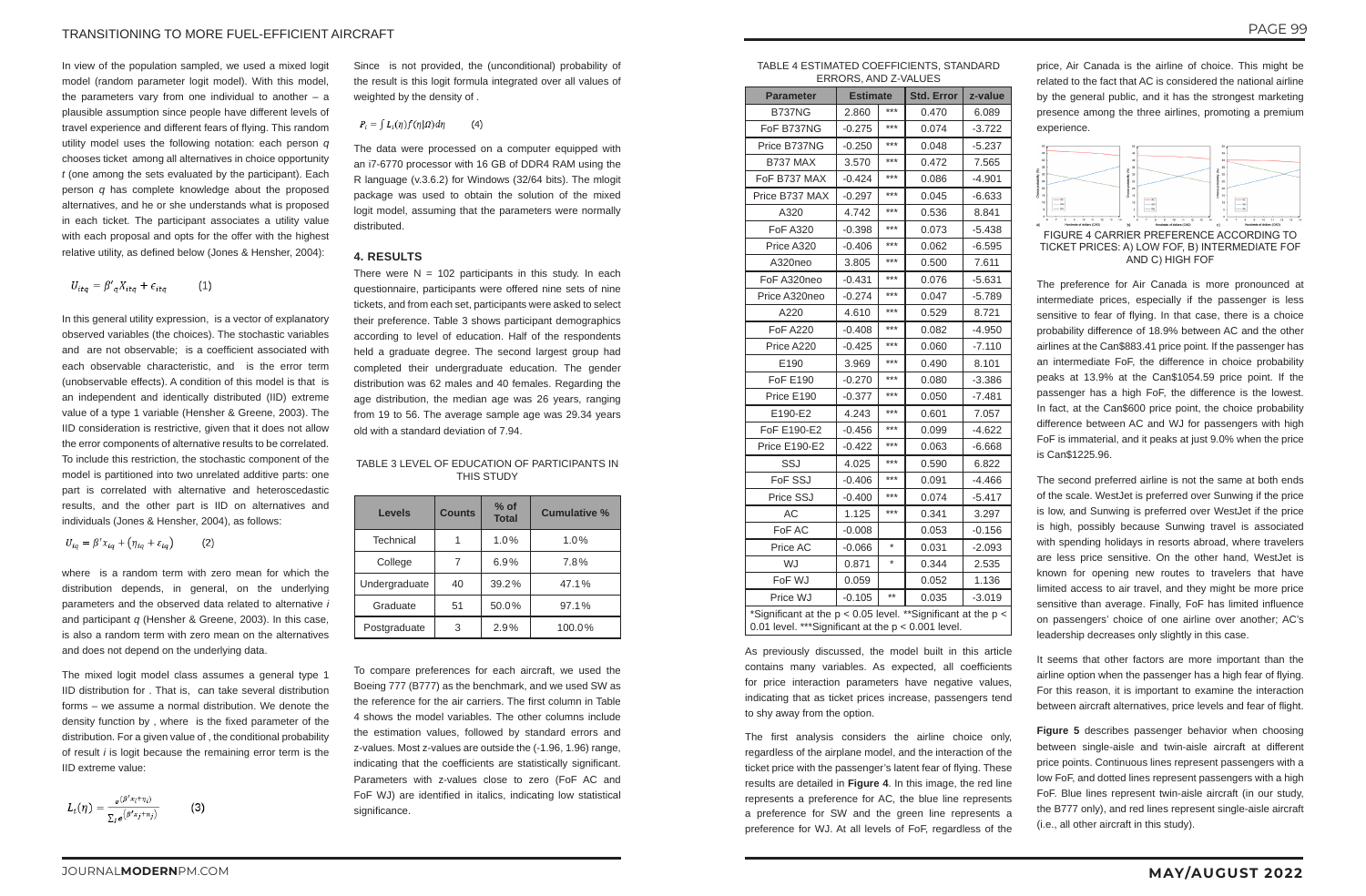#### TRANSITIONING TO MORE FUEL-EFFICIENT AIRCRAFT



If customers were indifferent to the type of aircraft, the blue lines should stay at approximately the 11.1% mark, and the red lines should stay at approximately 89.9%. In other words, the choice probability would be the same 1/9 for each aircraft. In practice, this is true only for passengers with intermediate or low levels of fear at low price points. As the price increases, passengers become more sensitive to the size of the aircraft and to their fear, and the preference for the B777 increases. For passengers with an intermediate FoF, that preference for the B777 is greater than the preference for all other aircraft combined when the

price is greater than Can\$1300; if they have a high FoF, the preference for the B777 dominates the preference for all other models when the price is greater than Can\$979.25. At the high end of the price scale, passengers with a high FoF have a choice probability of approximately 79.8% for the B777.

This phenomenon of the Boeing 777 choice concentration among respondents with a high FoF is rather surprising, considering that there are a large number of alternatives, including modern aircraft with lower noise and emission levels. Size definitely matters for those individuals who are afraid of flying, especially those who are also willing pay a higher fare for ticket. This massive preference choice for the B777 is can be explained by large airplanes being considered more comfortable and less sensitive to turbulence.

**Figure 6** shows the single-aisle aircraft represented in their classic denominations only. The new more ecological variants of the classic models (the B737 MAX and A320neo) and the twin-aisle B777 are not included. When the FoF level is low, passengers' favorite aircraft are the classic models of the aeronautical giants Airbus and Boeing, but the preferred aircraft model varies greatly depending on the price range. At the low end of the price scale, the A320 choice probability peaks at 18.5%. The A320 is the preferred aircraft for prices lower than Can\$1127.64, when it has the same choice probability of 11.8% as the B737NG. For higher price points, the B737NG is preferred; at the high end of the price scale, the B737NG choice probability is 12.1%.

The preference for the A220 is 2.7%-4.2% lower than the preference for the A320 when the passenger has a low FoF and 0.7%-3.6% lower when the passenger has a high FoF. Among the planes in the study, the least preferred is the SSJ100; its preference level is always 1.1%-5% lower than the preference for the A220 at a low FoF and 0.2%-3.3% lower at a high FoF.

Passengers seem to be somewhat indifferent to differences across the three aircraft models at the high end of the price scale. At Can\$1400, the choice probability difference between the A320 and the A220 and between the A320 and the SSJ100 are 0.7% and 1%, respectively. This is a surprising result, considering that the A320 is a classic aircraft with a great safety history; one would expect passengers to have a greater preference for the A320 against these newcomers. The A220 is a completely new aircraft without much history, while the SSJ100 is basically unknown to most travelers in North America, and it comes from a manufacturer outside the Airbus-Boeing duopoly. A possible explanation for this result is not that passengers are equally confident in these three aircraft but that the distortion caused by the interaction between high FoF and high price renders all three alternatives somewhat undesirable: in this scenario, passengers are more concerned with aircraft size than aircraft model, allowing the B777 to dominate in terms of customer preference (according to **Figure 5**).

Looking back at **Figure 6a**, the preference for the B737NG monotonically increases with price for passengers with a low FoF, from the least preferred option with 8.1% choice probability to the preferred one with 12.1% choice probability. At a medium level of FoF, the preference for

this aircraft is relatively constant independent of price at approximately 10.0-12.5%. We note a slope inversion in the choice probability of the B737NG of function of price for those with high FoF; in this case, the B737NG is the aircraft with the second highest preference in the low end of the price range with a 12.0% choice probability, but at the high end price, this value drops to 6.1%, despite being the preferred option at this point. The slope inversion that occurs when we compare low-FoF with high-FoF respondents is due to the high-FoF passengers' preference for the B777. Interestingly, the regional jet E190 is the second most competitive aircraft for passengers with a high FoF, particularly at prices lower than Can\$898. At the low-end of the price offered, this airplane shows some popularity, having a 17.7% chance of being chosen. Nonetheless, like the other options analyzed in **Figure 6c**, the preference for this option drops sharply to only 3.3%. The effects of the decreasing preference for these smaller planes as prices increase are linked to, as previously observed, those who are afraid of flying tending to prefer airplanes such as the B777 (twin-aisle) as prices increase.

Since it was possible to verify that twin aisles inspire comfort and safety, a similar phenomenon could occur since the choice of certain passengers could be driven by the factor of aircraft brand rather than aircraft type. **Figure 7** compares the three major brands: Airbus, Boeing and Embraer. It is worth including Embraer in this comparison with the giants due to the large presence of its regional jets in the North American market. To separate only the effect of branding on the single-aisle aircraft market, we include only the A320, B737 and E190 models in this comparison, not distinguishing between the classical and more ecological, re-motorized equivalent models.



Three aircraft (the A320, A220 and SSJ100) have monotonically decreasing and approximately linear pricepreference relationships at low or intermediate levels of FoF. That relationship becomes slightly convex but

still decreases at high FoF levels. The choice probability differences for the three aircraft are higher at Can\$600 (the lowest price in the survey), and these choice probability differences decrease as price increases.





LOW FOF, B) INTERMEDIATE FOF AND C) HIGH FOF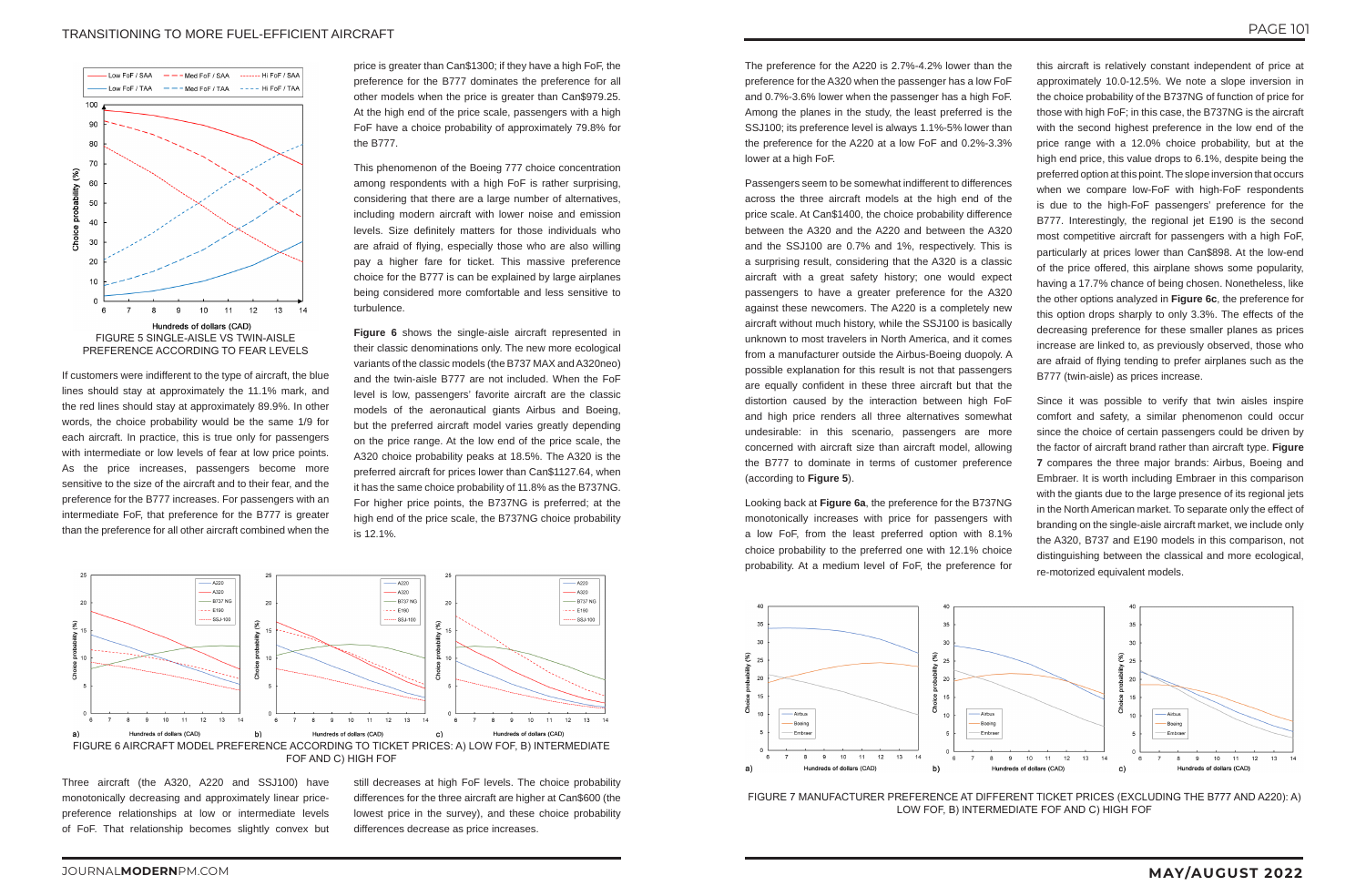When the FoF is high, all curves have a negative slope, meaning that the choice probability drops as the price increases. This results from the preference for the B777 among high-FoF passengers. At the high end of the price scale, the combined preference for aircraft of this analysis is only 18.0%, the highest being Boeing with an 8.4% choice probability and the lowest being Embraer with a 3.9% choice probability. It can be seen that as fear subsides, the distinctions across brands are more visible. **Figure7c** demonstrates that passengers are rather indifferent to aircraft brand when they have high FoF, with the preference between brands being marginal in this situation, confirming that, in this scenario, aircraft size would be the main deciding factor.

This outcome is not the case when FoF decreases, and it is possible to see in **Figure 7a** a substantial differentiation among brand preferences. In this scenario, Airbus has the public's preference at all price points, ranging from a 27% to a 34% choice probability, while Boeing holds second place in public preference at most price points. Among the three brands, Embraer usually has the lowest choice probability except when the price is at Can\$700 or lower. This is a positive outcome, considering that the  $\mathsf{CO}_2$  emissions of modern single-aisle aircraft from Boeing and Airbus are lower than those from any other aircraft (Graver et al., 2020). On the other hand, the low preference

for Embraer aircraft may arise because it is a company outside the Airbus-Boeing duopoly and headquartered in a developing country, which might create discomfort to some passengers. Quite the opposite reasoning is valid for both Boeing and Airbus. Boeing is preferred in the high-FoF scenario when the price is higher than Can\$788.06, and it is preferred in the medium-FoF scenario when the price is higher than Can\$1211.58. Airbus is preferred in all other scenarios, except at the low end of the price scale for high-FoF passengers.

These results indicate that accidents with the B737 MAX and subsequent grounding of the type have not affected the image of the Boeing company, only of that particular plane. To assess whether this is the case, **Figure 8** compares the two single-aisle Boeing aircraft to determine whether passengers have a clear preference for either model. In addition, the chart shows the interaction between singleaisle Boeing aircraft and airline preference to identify any significant preference created by this interaction. **Figure 8a** shows that the choice probability for each 737 model is approximately the same for low-FoF passengers but that the B737 MAX draws a slightly higher preference, regardless of the airline, except at the high end of the price scale. Low-FoF passengers traveling on B737 usually prefer Air Canada over Sunwing or WestJet.

This fact is very unfortunate because the engines of the MAX version produce significantly less pollution overall.

**Figure 9** compares the two Embraer models. Interestingly, the Embraer models are affected by fear of flight and airline preference in the same way as the Boeing models are, but with a few important differences. For the choice between the E190 and the E190-E2, the choice probability of the original E190 is higher at all price points, regardless of the airline, at all levels of FoF. At intermediate and high FoF levels, the choice probability of the E190-E2 is very low. For the choice between one of the three airlines on

an Embraer aircraft, AC has the highest choice probability, regardless of the FoF level, at all price points. Nonetheless, although the E190 is a somewhat popular option, people tend to avoid the ticket when it is offered by SW airlines. This outcome is most visible in the high FoF scenario at the low end of price. In this case, the preference for WJ or AC is the same with an approximately 7% choice probability, but for the SW option, the choice probability drops to 3.6% perhaps because this combination makes the more exotic option of Embraer less familiar than Airbus/Boeing in terms of aircraft and SW less familiar than AC/SW in terms of airline to the North American public.



INTERMEDIATE FOF AND C) HIGH FOF

The choice probabilities observed in **Figure 8c** differ significantly from those in **Figure 8a**. In the first figure, there seems to be some indifference between the two Boeing models. However, when the FoF is high, at all price points, the B737NG is preferred over the B737 MAX, regardless of the airline. Preference for the B737 MAX is lowest at the high end of the price scale. For passengers with a low FoF, the most important decision seems to be

the choice of airline, and AC is preferred. For passengers with a high FoF, the choice of aircraft is more important, and the B737NG is preferred. These results demonstrate that, although Boeing as a whole has an outstanding reputation of producing high-quality trustful airplanes, the mediatization of accidents and grounding of the B737 MAX had effects on the population causing an avoidance from this version that is directly proportional to the FoF level.



FIGURE 9 EMBRAER E190 AIRCRAFT FAMILY PREFERENCE INFLUENCED BY CARRIER AND PRICE: A) LOW FOF, B) INTERMEDIATE FOF AND C) HIGH FOF

The choice probability of the E190-E2 model for passengers with an intermediate or a high FoF monotonically decreases with price, being lower than 0.5% at the high end of the price scale for high-FoF passengers, regardless of the airline. This is surprising since the E190-E2 model has not suffered any reputation-damaging events such as grounding. Therefore, this phenomenon cannot be attributed to the new motorization; the low preference might be due to the North American public's lack of familiarity with this newest Embraer aircraft. This fact is again very unfortunate because the engines of the E2 are much more environmentally friendly than the previous generation, producing substantially less CO<sub>2</sub> per trip. As in the case of the Boeing models, for passengers with a low FoF, the most important decision seems to be the choice of airline, and AC is usually preferred. For high-FoF passengers, the choice of aircraft is more important, and at the high end of the price scale, the choice probability for each of the three airlines is approximately the same.

A comparison of the aircraft in the Airbus A320 family leads to different observations. Once again, Air Canada tickets lead with greater choice probabilities, but the similarities end there, as shown in **Figure 10**. For low FoF levels, the preference for the A320 model decreases with price increases, while the preference for the A320neo is increasing, or its slope is less negative. For all carriers and all fear levels, the choice probability for the A320 is higher than that for the A320neo at the low end of the price scale, but that preference switches at some point near the low end of the price scale, and the A320neo becomes the preferred model for most of the price scale. That switchover occurs at approximately Can\$750 or Can\$800 for low and intermediate FoF levels and at approximately Can\$900 for a high FoF. For passengers with a high FoF, **Figure 10c** shows that the choice probability difference between Air Canada and WestJet is immaterial, regardless of the aircraft model, along the whole price scale.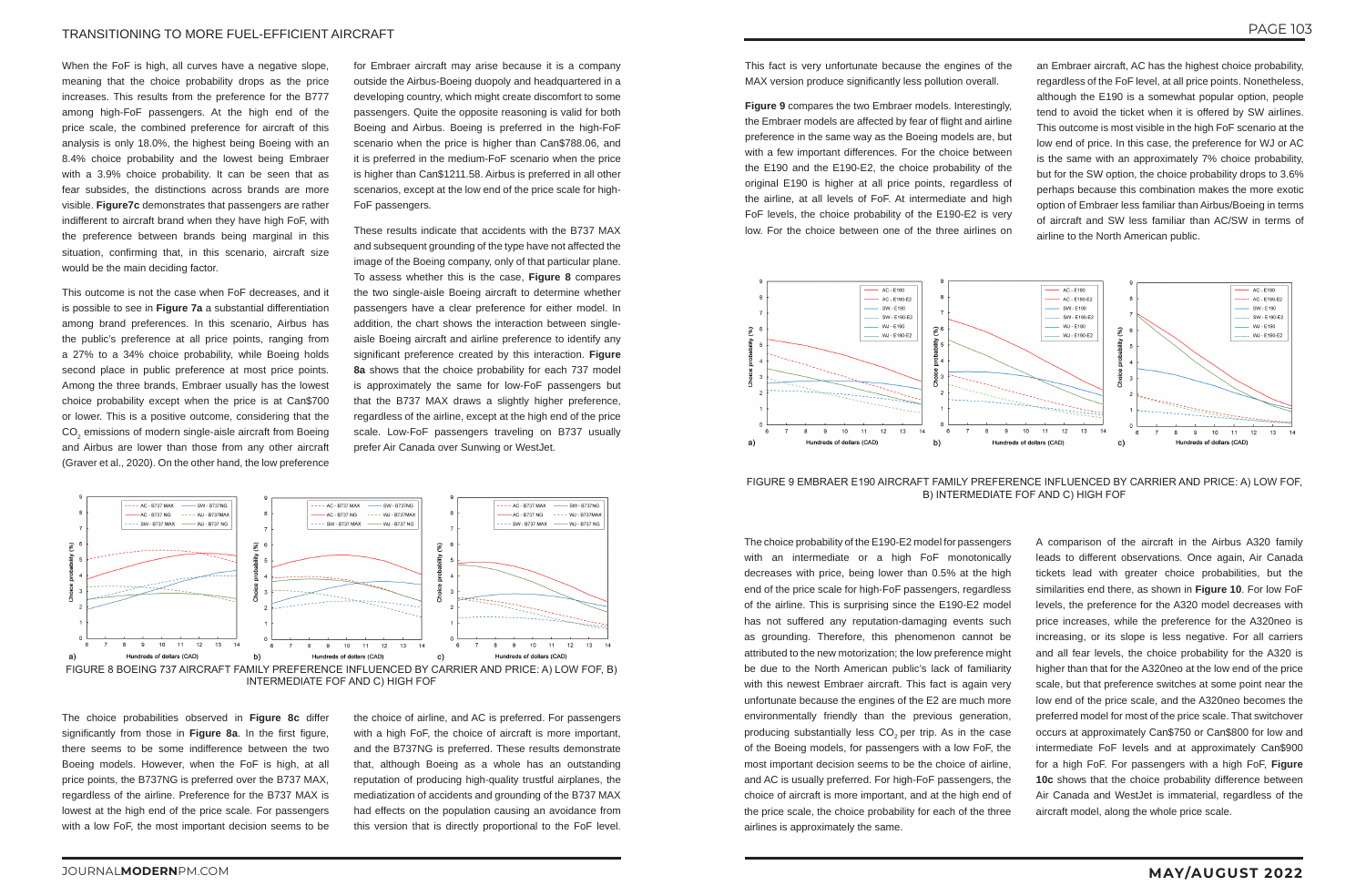It is not the simple fact of offering customers an air ticket option that has an equivalent aircraft but also a newer, more modern and more environmentally friendly version that will naturally cause passengers to migrate to ecological choices. Passengers feel at ease with newer models that are more economical and environmentally friendly only when it comes to certain price ranges of the A320 family. This phenomenon is likely due to the combination of Airbus' strong presence, marketing capacity, and public familiarity (which is not the case for Embraer and its E2 family) coupled with the absence of fateful and heavily mediatized events (which is not the case for Boeing and its B737 MAX family). Any of these discomforts could invalidate efforts to lead passengers to opt for less polluting aircraft alternatives in terms of CO $_2^{\vphantom{1}}$ . In this case, proactive marketing measures would be recommended to raise additional awareness that tickets with newer aircraft options are not only greener but also more comfortable and safer and thus a better choice overall.

This article analyzes the results of a model to determine passengers' preferences in terms of airlines and aircraft models for vacation flight tickets and the ways in which these air ticket features interact with ticket prices and passengers' inherent fear of flying. Nine aircraft were considered in this study. Among them, four have recently been designed to incorporate new motorization and light materials to support reduced noise and lower fuel consumption, which enable lower CO<sub>2</sub> emissions.

#### **5. CONCLUSIONS**

It was observed that under general conditions, AC is passengers' favorite carrier at every price point. WJ and SW have similar choice probability levels between them; however, WJ is preferred over SW at lower prices, which is in line with the WJ business proposition as a low-cost

carrier. SW is preferred at higher prices, probably because the company is associated with taking its passengers to exotic and expensive holidays in resorts abroad, where customers might be less price sensitive. In general, the FoF has little influence on the behavior of passengers in terms of choosing one company over another, and AC's leadership seems to decrease slightly only at higher FoF levels.

In a comparison of the aircraft, wide-body aircraft attract the clear preference of high-FoF passengers. In fact, the only twin-aisle aircraft in the study, the B777, has a higher choice probability level than all of the single-aisle aircraft combined when the price is higher than Can\$1302 for passengers with an intermediate FoF level or when the price is higher than Can\$979 for passengers with a high FoF. This choice concentration on the Boeing 777 for highpriced tickets among high-FoF passengers is surprising, given the large number of more modern and convenient alternatives. This is probably due to the idea that large airplanes are safer and less sensitive to turbulence.

In a comparison of brands, models outside the Airbus-Boeing duopoly have low preference. Perhaps this is because the new entrants, Embraer and Sukhoi, are headquartered in developing countries, which may cause some passengers to question the quality of their products. If we compare the two leaders, Boeing seems to command higher prices for passengers with a high FoF, but Airbus has a much higher choice probability at all price levels among passengers with a low FoF. This is the opposite of what one would expect after the accidents that grounded the B737 MAX. It seems that these accidents affected the image of that particular aircraft but not of the Boeing brand overall.

Considering all charts in **Figures 8-10**, it is worth noting that

the A320neo is the only aircraft with modern motorization that has a choice probability consistently higher than that of the traditional version of the same aircraft; passengers prefer the B737NG over its younger sibling the B737 MAX, and they prefer the E190 instead of the newer E190-E2. It is not difficult to explain why the E190-E2 or B737 MAX might not be the first choice for most passengers with high FoF levels. However, this is a setback in the effort to reduce the environmental impact of commercial air travel, considering that significant improvements depend on the adoption of these newer and more efficient aircraft with lower emission levels. Further studies should be performed once the Boeing 737 MAX has its safety record reestablished to evaluate whether travelers become more confident in that new airframe.

#### **REFERENCES**

Adrienne, N., Budd, L., & Ison, S. (2020). Grounded Aircraft: An Airfield Operations Perspective of the Challenges of Resuming Flights Post COVID. *Journal of Air Transport Management, 89*, 101921. https://doi.org/10.1016/j. jairtraman.2020.101921

Airbus. (2020). *AirAsia Receives its First A320neo*. https:// www.airbus.com/newsroom/press-releases/en/2016/09/ airasia-receives-its-first-a320neo.html

Albers, S., & Rundshagen, V. (2020). European Airlines' Strategic Responses to the COVID-19 Pandemic (January-May, 2020). *Journal of Air Transport Management, 87*, 101863. https://doi.org/10.1016/j.jairtraman.2020.101863 Arat, H. T., & Sürer, M. G. (2018). State of Art of Hydrogen Usage as a Fuel on Aviation. *European Mechanical Science, 2*(1), 20–30. https://doi.org/10.26701/ems.364286 Baroutaji, A., Wilberforce, T., Ramadan, M., & Olabi, A. G. (2019). Comprehensive Investigation on Hydrogen and Fuel Cell Technology in the Aviation and Aerospace Sectors. *Renewable and Sustainable Energy Reviews, 106*, 31–40. https://doi.org/10.1016/j.rser.2019.02.022 Berg, H., Himmelberg, A., & Poojitganont, T. (2020). Hybrid Turbo Compound Fan Engine an Eco-Efficient Propulsion

System for Aviation. *IOP Conference Series: Materials Science and Engineering* (pp. 012010). IOP Publishing*.* https://doi.org/10.1088/1757-899X/886/1/012010

Berman, J. D., & Ebisu, K. (2020). Changes in U.S. Air Pollution during the COVID-19 Pandemic. *Science of the Total Environment, 739*, 139864. https://doi.org/10.1016/j. scitotenv.2020.139864

Bombardier. (2016). *2015: Financial Report*. https://ir.bombardier.com/var/data/gallery/ document/17/30/76/56/14/Bombardier-Financial-Report-2015-en2.pdf

- Bravo, A., & Vieira, D. R. (2019). A Systematic Review of the Civilian Airline Industry: Towards a General Model of Customer Loyalty. *International Journal of Business and Data Analytics, 1*(2), 156–183. https://doi.org/10.1504/ ijbda.2019.104162
- Chen, K., Wang, M., Huang, C., Kinney, P. L., & Anastas, P. T. (2020). Air Pollution Reduction and Mortality Benefit during the COVID-19 Outbreak in China. *Lancet Planet Health, 4*(6), e210–e212. https://doi.org/10.1016/s2542- 5196(20)30107-8
- Chinazzi, M., Davis, J. T., Ajelli, M., Gioannini, C., Litvinova, M., Merler, S., . . . Vespignani, A. (2020). The Effect of Travel Restrictions on the Spread of the 2019 Novel Coronavirus (COVID-19) Outbreak. *Science, 368*(6489), 395–400. https://doi.org/10.1126/science.aba9757
- Climate Action Tracker. (2020). *International Shipping/ Aviation Assessment- June 2020 Release*. http:// climateactiontracker.org
- Coates, K. S., Healy, R., & Morrison, W. R. (2002). Tracking the Snowbirds: Seasonal Migration from Canada to the U.S.A. and Mexico. *The American Review of Canadian Studies, 32*(3), 433–450. https://doi. org/10.1080/02722010209481670
- Corallo, A., De Maggio, M., & Storelli, D. (2010). SuperJet International Case Study: A Business Network Start-up in the Aeronautics Industry. In G. Passiante (Ed.), *Evolving Towards the Internetworked Enterprise* (pp. 133–145). Springer. https://doi.org/10.1007/978-1-4419-7279-8\_7
- Desrosiers-Lauzon, G. (2009). Canadian Snowbirds as Migrants. *Canadian Issues, 1*, 27-32.
- Faiyetole, A. A., & Yusuf, T. B. (2018). Pre-Flight Considerations, in-Flight Services, and Post-Flight Receptions: Factors Influencing Passengers' International Airline Choices. *Journal of Air Transport Studies, 9*(2), 1–23. https://doi.org/10.38008/jats.v9i2.21
- Fleischer, A., Tchetchik, A., & Toledo, T. (2012). The Impact of Fear of Flying on Travelers' Flight Choice. *Journal of Travel Research, 51*(5), 653–663. https://doi. org/10.1177%2F0047287512437856
- Forsyth, P., Guiomard, C., & Niemeier, H. M. (2020). Covid -19, the Collapse in Passenger Demand and Airport Charges. *Journal of Air Transport Management, 89*, 101932. https://doi.org/10.1016/j.jairtraman.2020.101932
- Gardiner, S. M. (2011). *A Perfect Moral Storm: The Ethical Tragedy of Climate Change*. Oxford University Press.
- Gegg, P., Budd, L., & Ison, S. (2014). The Market Development of Aviation Biofuel: Drivers and Constraints. *Journal of Air Transport Management, 39*, 34–40. https:// doi.org/10.1016/j.jairtraman.2014.03.003
- Gomes, S. B. V. (2012). *A Indústria Aeronáutica No Brasil:*



FIGURE 10 AIRBUS A320 AIRCRAFT FAMILY PREFERENCE INFLUENCED BY CARRIER AND PRICE: A) LOW FOF, B) INTERMEDIATE FOF AND C) HIGH FOF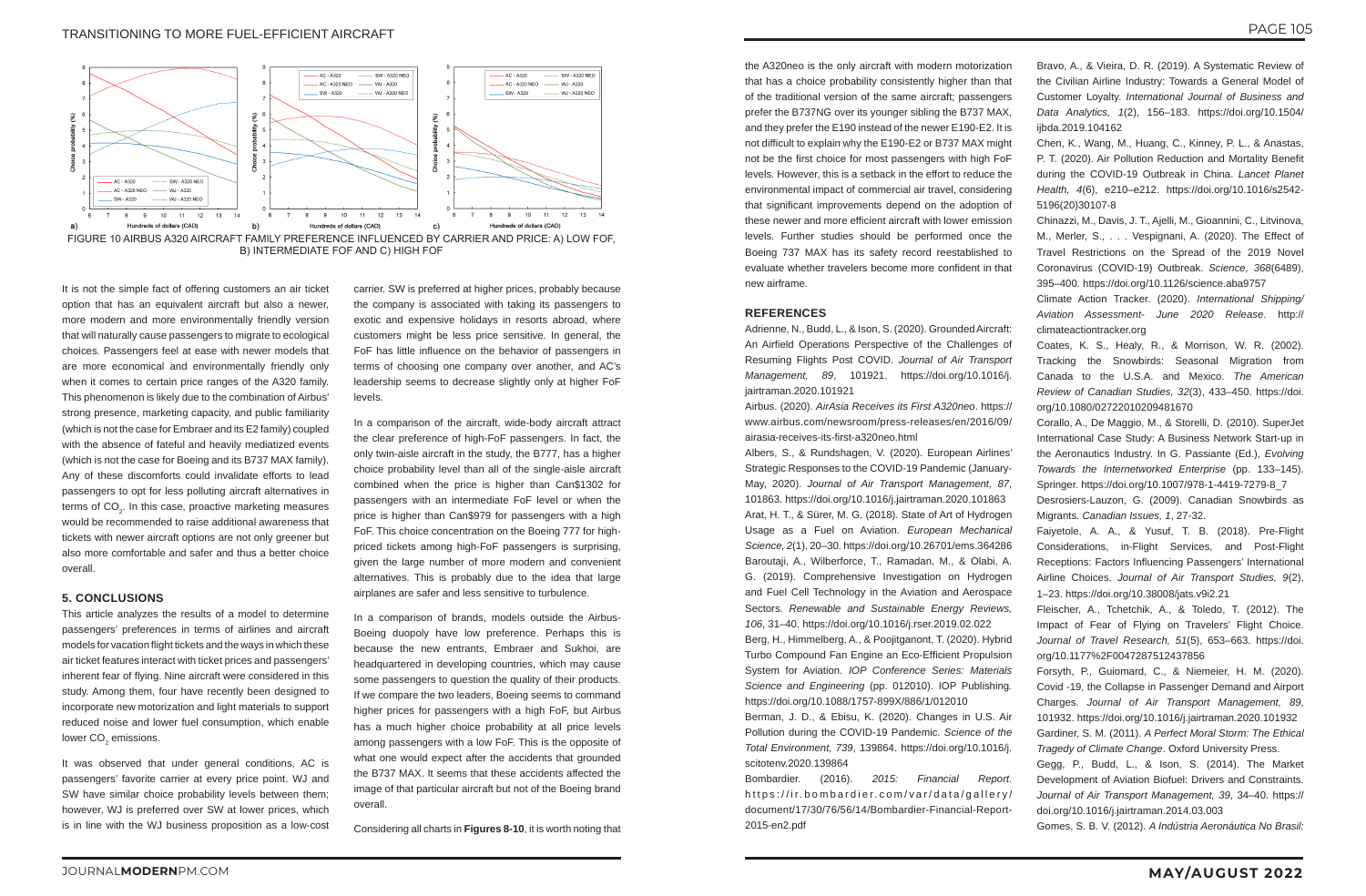*Evolução Recente e Perspectivas*. Rio de Janeiro: Banco Nacional de Desenvolvimento Econômico e Social. https:// web.bndes.gov.br/bib/jspui/handle/1408/919

Gomes, S. B. V., Barcellos, J. A., & Tucci, N. (2018). Embraer e Boeing Vis-à-Vis Airbus e Bombardier: Quais as Implicações Para o Brasil? *BNDES Setorial, 47*, 63–121. http://web.bndes.gov.br/bib/jspui/handle/1408/15382 Gössling, S., Scott, D., & Hall, C. M. (2020). Pandemics, Tourism and Global Change: A Rapid Assessment of

COVID-19. *Journal of Sustainable Tourism, 29*(1), 1–20. https://doi.org/10.1080/09669582.2020.1758708

Graver, B., Rutherford, D., & Zheng, S. (2020). *CO₂ Emissions from Commercial Aviation: 2013, 2018, and 2019*. https://theicct.org/sites/default/files/publications/ CO2-commercial-aviation-oct2020.pdf

Gurcan, O. F., Beyca, O. F., Akcan, A. F., & Zaim, S. (2019). A Customer Satisfaction Study in an Airline Company Centered in Turkey. In F. Calisir, E. Cevikcan, & H. C. Akdag (Eds.), *Industrial Engineering in the Big Data Era* (pp. 377–388). Springer. https://doi.org/10.1007/978-3- 030-03317-0\_31

Hagmann, C., Semeijn, J., & Vellenga, D. B. (2015). Exploring the Green Image of Airlines: Passenger Perceptions and Airline Choice. *Journal of Air Transport Management, 43*, 37–45. https://doi.org/10.1016/j. jairtraman.2015.01.003

Hari, T. K., Yaakob, Z., & Binitha, N. N. (2015). Aviation Biofuel from Renewable Resources: Routes, Opportunities and Challenges. *Renewable and Sustainable Energy Reviews, 42*, 1234–1244. https://doi.org/10.1016/j. rser.2014.10.095

Hensher, D. A., & Greene, W. H. (2003). The Mixed Logit Model: The State of Practice. *Transportation, 30*(2), 133– 176. https://doi.org/10.1023/A:1022558715350

Ibn-Mohammed, T., Mustapha, K. B., Godsell, J., Adamu, Z., Babatunde, K. A., Akintade, D. D., . . . Koh, S. C. L. (2021). A Critical Analysis of the Impacts of COVID-19 on the Global Economy and Ecosystems and Opportunities for Circular Economy Strategies. *Resources, Conservation and Recycling, 164*, 105169. https://doi.org/10.1016/j. resconrec.2020.105169

Jones, S., & Hensher, D. A. (2004). Predicting Firm Financial Distress: A Mixed Logit Model. *The Accounting Review, 79*(4), 1011–1038. https://doi.org/10.2308/ accr.2004.79.4.1011

Khalil, Y. F. (2017). Eco-Efficient Lightweight Carbon-Fiber Reinforced Polymer for Environmentally Greener Commercial Aviation Industry. *Sustainable Production and Consumption, 12*, 16–26. https://doi.org/10.1016/j. spc.2017.05.004

Kim, S. B., & Park, J. W. (2017). A Study on the Importance of Airline Selection Attributes by Airline Type: An Emphasis on the Difference of Opinion in between Korean and Overseas Aviation Experts. *Journal of Air Transport Management, 60*, 76–83. https://doi.org/10.1016/j.jairtraman.2017.01.007 Kurtulmuşoğlu, F. B., Can, G. F., & Tolon, M. (2016). A Voice in the Skies: Listening to Airline Passenger Preferences. *Journal of Air Transport Management, 57*, 130–137. https:// doi.org/10.1016/j.jairtraman.2016.07.017

Medina-Muñoz, D. R., Medina-Muñoz, R. D., & Suárez-Cabrera, M. Á. (2018). Determining Important Attributes for Assessing the Attractiveness of Airlines. *Journal of Air Transport Management, 70*, 45–56. https://doi. org/10.1016/j.jairtraman.2018.01.002

Milioti, C. P., Karlaftis, M. G., & Akkogiounoglou, E. (2015). Traveler Perceptions and Airline Choice: A Multivariate Probit Approach. *Journal of Air Transport Management, 49*, 46–52. https://doi.org/10.1016/j.jairtraman.2015.08.001

Nicola, M., Alsafi, Z., Sohrabi, C., Kerwan, A., Al-Jabir, A., Iosifidis, C., Agha, R. (2020). The Socio-Economic Implications of the Coronavirus Pandemic (COVID-19): A Review. *International Journal of Surgery (London, England), 78*, 185–193. https://doi.org/10.1016/j.ijsu.2020.04.018

Petrescu, R. V. V., Aversa, R., Akash, B., Corchado, J. M., Berto, F., Mirsayar, M., . . . Petrescu, F. I. T. (2017). Home at Airbus. *Journal of Aircraft and Spacecraft Technology, 1*(2), 97–118. https://doi.org/10.3844/jastsp.2017.97.118 Piancastelli, L., Cassani, S., Calzini, F., & Pezzuti, E. (2018). The Decisive Advantage of CRDID on Spark-Ignition Piston Engines for General Aviation: Propeller and Engine Matching for a Specific Aircraft. *ARPN Journal of Engineering and Applied Sciences, 13*(13), 4244–4252. https://art.torvergata.it/retrieve/ handle/2108/203243/399906/jeas\_0718\_7194-1.pdf

Pongpirul, K., Kaewpoungngam, K., Chotirosniramit, K., & Theprugsa, S. (2020). Commercial Airline Protocol during COVID-19 Pandemic: An Experience of Thai Airways International. *PLoS One, 15*(8), e0237299. https://doi. org/10.1371/journal.pone.0237299

Pratt, & Whitney. (2020). *Pratt & Whitney GTF Engine*. https://prattwhitney.com/products-and-services/products/ commercial-engines/pratt-and-whitney-gtf

Safran. (2011). *LEAP: Greener, More Efficient*. https:// www.safran-group.com/media/20110628\_leap-greenermore-efficient

Schäfer, A. W., Barrett, S. R. H., Doyme, K., Dray, L. M., Gnadt, A. R., Self, R., . . . Torija, A. J. (2019). Technological, Economic and Environmental Prospects of All-Electric Aircraft. *Nature Energy, 4*(2), 160–166. https://doi. org/10.1038/s41560-018-0294-x

Serrano, F., & Kazda, A. (2020). The Future of Airport Post

COVID-19. *Journal of Air Transport Management, 89*, 101900. https://doi.org/10.1016/j.jairtraman.2020.101900 Sobieralski, J. B. (2020). COVID-19 and Airline Employment: Insights from Historical Uncertainty Shocks to the Industry. *Transportation Research Interdisciplinary Perspectives, 5*, 100123. https://doi.org/10.1016/j.trip.2020.100123 Staack, I., Sobron, A., & Krus, P. (2020). The Whole Truth about Electric-Powered Flight for Civil Transportation: From Breguet to Operational Aspects. *7th CEAS Air & Space Conference, Aerospace Europe Conference* (pp. 25-28) *.* https://ftfsweden.se/wp-content/uploads/2020/04/ AEC2020\_ElectricAircraft\_I-Staack\_paper335.pdf.pdf Staples, M. D., Malina, R., Suresh, P., Hileman, J. I., & Barrett, S. R. H. (2018). Aviation CO2 Emissions Reductions from the use of Alternative Jet Fuels. *Energy Policy, 114*, 342–354. https://doi.org/10.1016/j.enpol.2017.12.007 Stewart, S. (2014). *Flying the Big Jets*. Crowood. Suau-Sanchez, P., Voltes-Dorta, A., & Cuguero-Escofet, N. (2020). An Early Assessment of the Impact of COVID-19 on Air Transport: Just Another Crisis or the End of Aviation as we Know it? *Journal of Transport Geography, 86*, 102749. https://doi.org/10.1016/j.jtrangeo.2020.102749 Teal, M. (2014). *New 737 MAX: Improved Fuel Efficiency* 

*and Performance*. Boeing AERO Magazine. Teketay, D. (2017). *Assessing the Factors that Contribute* 

*for the Performance of Cfm56 Engine in the Case of Ethiopian Airlines*. Addis Ababa University.

Vieira, D., & Bravo, A. (2016). Life-Cycle Costing of an Aircraft Wing Project with Innovative Materials using an Eco-Demonstrator. *International Journal of Product Development, 21*(5/6), 394–413. https://dx.doi.org/10.1504/ IJPD.2016.083624

Vieira, D. R., & Bravo, A. (2016). Life Cycle Carbon Emissions Assessment using an Eco-Demonstrator Aircraft: The Case of an Ecological Wing Design. *Journal of Cleaner Production, 124*, 246–257. https://doi. org/10.1016/j.jclepro.2016.02.089

Wood, R. L., & Gokhale, J. S. (2017). US Airline Stock Market Performance and Change in Investor Behaviour Over the Great Recession of 2008. *International Journal of Economics and Accounting, 8*(3/4), 215–239. https:// dx.doi.org/10.1504/IJEA.2017.092274

Yilmaz, N., & Atmanli, A. (2017). Sustainable Alternative Fuels in Aviation. *Energy, 140*, 1378–1386. https://doi. org/10.1016/j.energy.2017.07.077